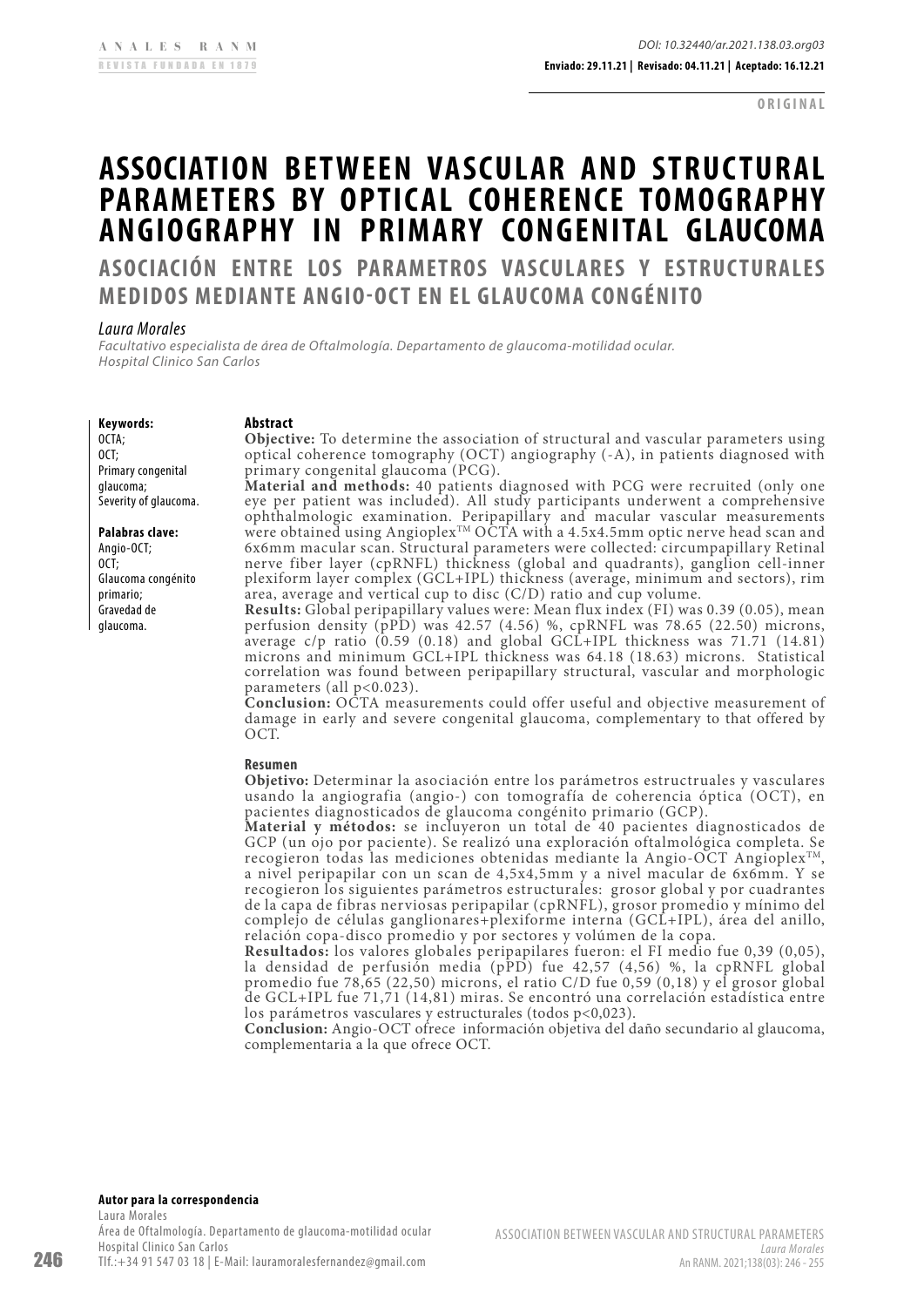#### **INTRODUCTION**

The recent development of Optical Coherence Tomography Angiography (OCTA) offers in vivo information of the retinal and choroidal microvas- culature in different regions (1). This non-invasive technique, using contrast imaging, allow us to obtain a quantitative assessment of the optic nerve cularity (2). It has been reported that glaucoma patients present a decrease of these vascular parameters (3).

Previous studies reported that OCTA optic nerve head (ONH) vessel density measurements are associated with the severity of glaucoma and a strong correlation has been demonstrated between structural and vascular parameters. Indeed, lower ONH perfusion has also been related to a thinner macular ganglion cell complex and lower macular vessel density in adults with glaucoma (4,5).

In normal children (6), OCTA parameters were reported in several articles. However poor informa- tion is available about the peripapillary and macular microvasculature in the literature in childhood glaucoma.

Primary Congenital Glaucoma (PCG) is a rare disease but it is an important cause of vision loss in children. The diagnosis of PCG is based on clinical criteria. However, in the last years the introduction of new devices such as optical coherence tomography (OCT), has proved to be useful for the management of paediatric glaucoma (7) as it provides objective retinal nerve fiber layer (RNFL) thickness and ganglion cell complex measurements (1). Recently, reduced peripapillary vascular parameters were reported in juvenile glaucoma using OCTA (8), however no information about changes on retinal micro vascularity were reported in PCG.

This study was designed to determine the association of structural and vascular parameters using Cirrus OCT and OCTA, in patients diagnosed with primary congenital glaucoma.

#### **MATERIAL AND METHODS**

### **Study participant**

Observational and cross-sectional study. A total of 40 patients diagnosed with PCG were recruited. This study protocol adhered to the tenets of the Declaration of Helsinki and was approved by the Ethics Committee of the Hospital (a National Reference Centre for infant glaucoma). All participants aged 18 years or older, signed a written informed consent and it was obtained from the parents or legal guardians of participants younger than this age (all children gave their verbal consent to participate in our study).

40 children diagnosed with PCG were recruited. Diagnostic criteria for PCG according to the Childhood Glaucoma Research Network classification are (9): IOP > 22 mmHg, clinical sings of glaucoma such as enlarged corneal diameter, Haab's striae and glaucomatous appearance of the optic nerve head. Those included eyes had sufficient visual acuity for fixation, BCVA equal or higher than 0.05, good ocular media transparency and no other previous ocular surgery excepting glaucoma surgeries. The presence of nystagmus or leukoma was an exclusion criterion.

All study participants underwent a comprehen- sive ophthalmologic examination by a single experienced examiner (LMF).The ophthalmic exam included: best-corrected visual acuity (BCVA) using decimal Snellen scale, and refractive state expressed as spherical equivalent (SE; cycloplegic refraction), intraocular pressure using the portable version of the Goldmann tonometer (Perkins,....), dilated fundus examination including cup-to-disc ratio determined by the same examiner (LMF), OCT and OCTA measurements using Cirrus OCT (HD-OCT 5000; Carl Zeiss Meditec, Inc., Dublin, CA, USA).

When both eyes were eligible, only one eye was randomly selected (using a randomization web www. randomization.com).

### **OCTA measurements**

SD-OCT Cirrus ((Cirrus, HD-OCT 5000; Carl Zeiss Meditec, Inc., Dublin, CA, USA) was used to acquire macular and peripapillary scans. (11). The device´s software Angioplex<sup>TM</sup> (version 10.0, Carl Zeiss Meditec) includes the algorithm "optical microangiography" (OMAG). This software with FDA approval, offers automatic measurements of vascular parameters in the superficial retinal plexus.

All scans were performed using eye- tracking, by the same operator (LMF) with pupil dilation in a dark room on the same day as the other tests. Only good-quality scans with a signal strength index (SSI)  $\geq$ 8 were included.

Figure 1 shows the scan areas and the segmentations.

Peripapillary scans (4.5x4.5mm) were performed for each patient, centred on the optic nerve. Automatically, Angioplex<sup>TM</sup> analyse the superficial microvasculature located between an inner circle with a radius of 2mm and an outer circle with a 4.50 mm radius both centred on the ONH, divided on four quadrants: superior, inferior, temporal and nasal. Two peripapillary parameters were recorded: peripapillary perfusion **density (pPD)** and flux index **(FI)** for the global and quadrants (superior, temporal, inferior and nasal). pPD (the total area of perfused radial peripapillary capillary vasculature per unit area, %); and FI (a parameter between 0 and 1 representing the average decorrelation signal, no units) (figure 1.a.).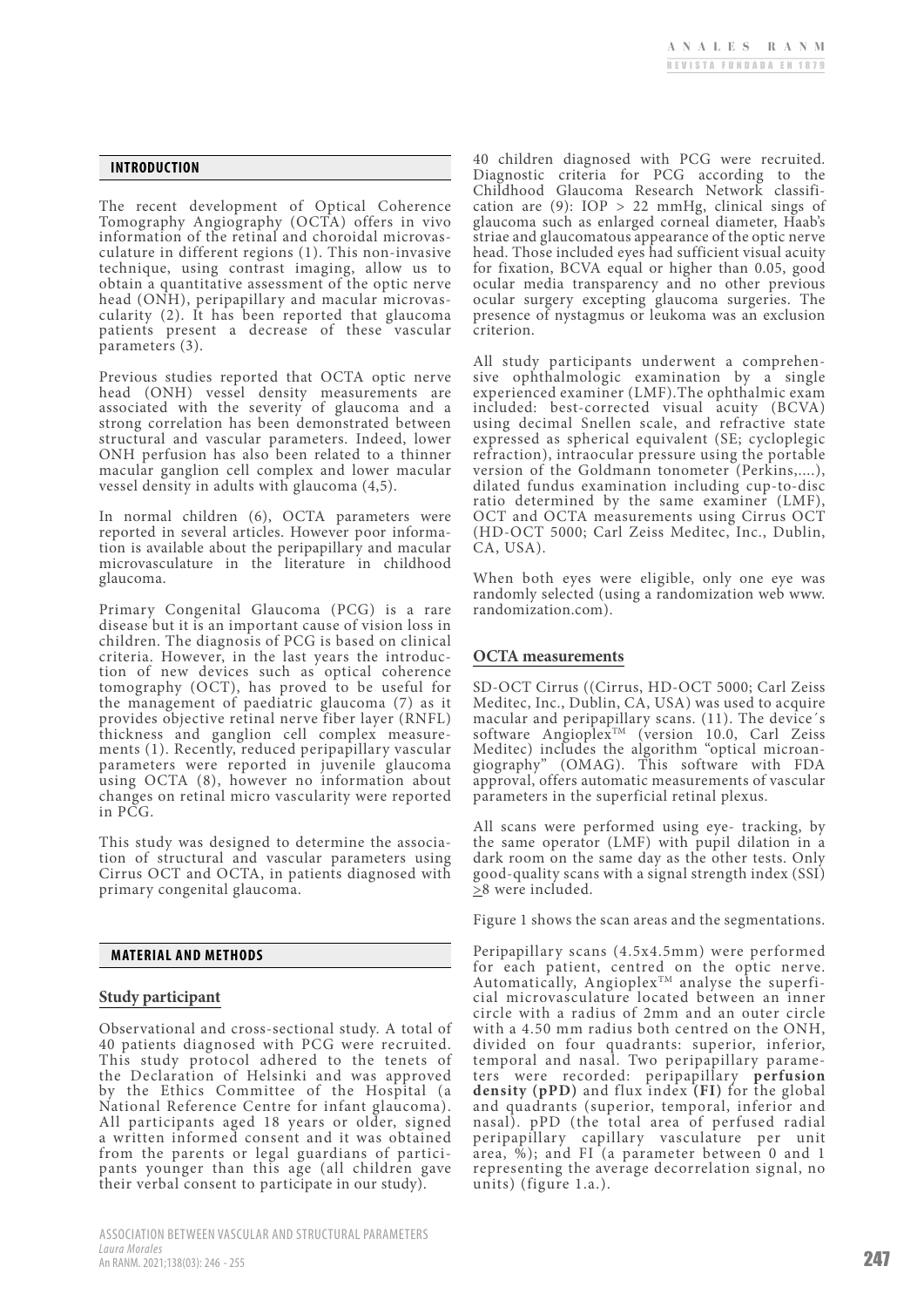# **FIGURE 1 A.**



# **FIGURE 1 B.**



# **FIGURE 1 C.**



# **FIGURE 1 D.**



*Figure 1. 1 Angiography slabs of the optic nerve head 4.5x4.5mm scan showing the radial peripapillary capillary (1a) and superficial angiography slabs of the 6×6 mm macular scan (1.b) obtained using OCT Cirrus 5000 (1.b) in a PCG eye. Representative OCT scans of cpRNFL thickness (1.c) and macular GCL+IPL analisis (1.d) in a PCG eye.*

Macular scans (6x6mm) centred on the fovea were obtained for each PCG patient. And Angioplex<sup>TM</sup> automatically calculate 2 macular parameters: **macular vascular density** (the total length of blood vessel from the skeletonized image to the total area, mVD, mm 1); and macular **perfusion density** (the

total area of perfused vasculature per unit area, mPD, %).

The macular scan is subdivided into the Early Treatment of Diabetic Retinopathy Study (ETDRS) map: central circle (cC) within the 1-mm central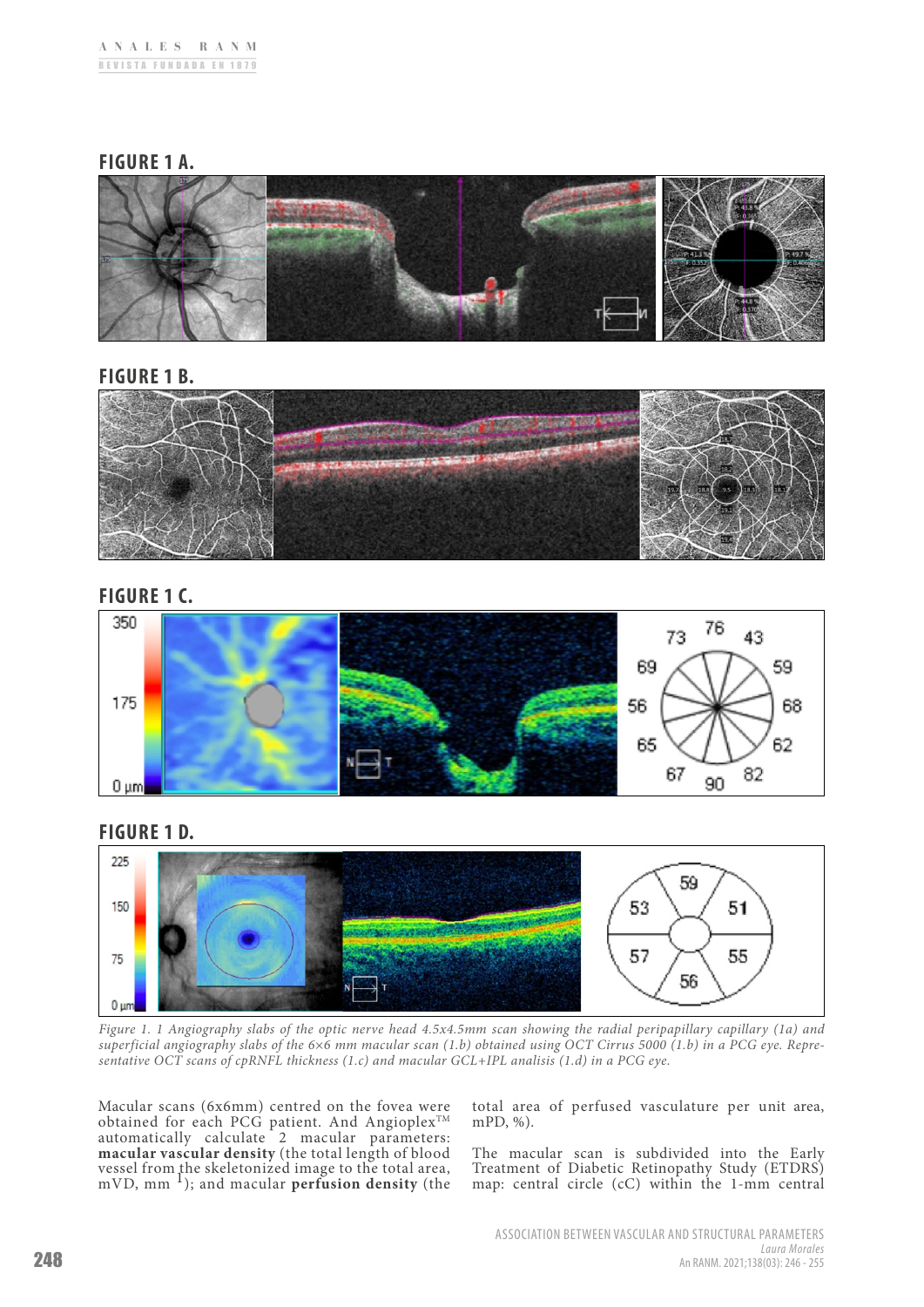circle centred on the fovea, an inner circle (iC) from 1 to 3 mm, an outer circle (oC) from 3 to 6 mm and a whole circle (w) (Figure 1.b). All mPD and macular VD measurements (global and circles) were collected.

And foveal avascular zone (FAZ) was analysed: FAZ area (the macular foveal area without blood flow signal,  $mm<sup>2</sup>$ ), the FAZ perimeter (mm), and the acicularity index (the measured perimeter of FAZ-tothe perimeter of projected circle ratio with the same area as the FAZ, AI; from 0 to 1).

### **OCT measurements**

The images of Macular and peripapillary 6x6 ment SD-OCT (Cirrus, HD-OCT 5000; Carl Zeiss<br>Meditec, Inc.) to get optic nerve head measurements: circumpapillary Retinal nerve feber layer (cpRNFL) thickness (average and quadrants superior, nasal, inferior and temporal), disc area (mm2 ), rim area (mm2 ), average C/D ratio and vertical C/D ratio (figure 1.c); and macular measurements: average ganglion cell layer and inner plexiform layer (GCL+IPL) thickness, minimum GCL+IPL thickness and superior, superior nasal, superior temporal, inferior, inferior nasal and inferior temporal GCL+IPL thickness (figure 1.d).

### **Statistical analysis**

Statistical analyses were performed using SPSS software (version 20.0; SPSS, Inc., Chicago, IL, USA). Descriptive statistics were used to calculate mean and median of the different demographic and clinical parameters. Pearson correlation test was performed to determine the correlation between structural and functional parameters and significance was taken as  $p<0.05$ .



The study population consisted of 40 PCG patients (median age 11 (9-14.75) years). A total of 51 children with PCG were examined however only 40 were finally included in the study group due to poor quality of exams or impossibility to complete OCTA and/or OCT scans.

Demographic and clinical characteristics of the study population are described in table 1. The clinical characteristics of the PCG group were: mean IOP 16.56 (3.87) mmHg (range 7-26 mmHg) and mean number of hypotensive ocular medica- tions used 0.78 (0.67). All eyes required glaucoma surgeries and mean glaucoma surgeries per eye were 1.53 (1.21): in 17 eyes, at least one goniotomy was performed (median number of goniotomies per eye was 1.8 (P25-P75= 1.3-2.6). 12 eyes required at least one trabeculectomy (median number of trabeculectomies per eye was 1.2 (P25P75=1-2) and 3 eyes required the implantation of an Ahmed valve.

Table 2 shows all peripapillary OCT and OCT-A measurements. Mean pPD was 42.57 (4.56) % and flux index was 0.39 (0.05). pPD and FI measurements were lower in vertical quadrants than horizontal quadrants (superior pPD=39.06(8.98) % ,inferior pPD=40.39 (5.66)%, superior FI=0.38  $(0.05)$  and inferior FI=0.38  $(0.06)$ . the highest pPD and FI values were obtained in the temporal quadrant  $(pPD=46.48 (3.92)$  % and FI=0.40(0.06).

Average cpRNFL thickness was 78.65 (22.50) microns. cpRNFL thickness in inferior quadrant was lower (92.45 (33.94) microns) than cpRNFL thickness in superior quadrant (93.17 (32.53) microns).

All macular OCT and OCT-A measurements are shown in table 3. W-VD was 16.85 (1.92) mm-1 and wmPD was 41.43 (4.91) %. As expected, lower values for both parameters were found in the central-circle due to FAZ area is included in this measurement (FAZ area=  $0.21$   $(0.09)$  mm<sup>2</sup>). Higher values were found for outer circle for both parameters (oC-mPD=42.42 (5.43) % and oC-VD=17.08 (2.10) mm-1). Average GCL+IPL thickness was (71.71 (14.81) microns and minimum GCL+IPL thickness was 64.18 (18.63) microns.

Table 4 represents the correlation between OCT and OCT-A measurements. FI showed a correlation with structural measurements: average cpRNFL thickness  $(r=0.707; p<0.001)$ , average  $\tilde{GCL}+IPL$  thickness (r=0.568;p<0.001) and minimum GCL+IPL thickness  $(r=0.521; p=0.001)$ ; and with morphologic measurements: rim area (r=0.704;p<0.001), average C/D ratio (r=-0.645;p<0.001), vertical C/D ratio (-0.703;p<0.001), cup volume (r=-0.455;p=0.004). pPD showed a correlation with structural measurements: average cpRNFL<br>thickness  $(r=0.722; p<0.001)$ , average GCL+IPL thickness  $(r=0.722;p<0.001)$ , average thickness (r=0.510;p=0.001) and minimum GCL+IPL thickness  $(r=0.417; p=0.001)$ ; and with morphologic measurements: rim area (r=0.652;p<0.001), average  $C/D$  ratio (r=-0.554;p<0.001), vertical  $C/D$  ratio (-0.632;p<0.001), cup volume (r=-0.368;p=0.023).

Statistically significant correlation was found between peripapillary structural and vascular parameters in quadrants: Superior RNFL thickness showed a positive correl tion with superior FI (r=0.685;p<0.001) and superior pPD (r=0.582;p<0.001); Inferior RNFL thickness showed a positive correlation with inferior FI  $(r=0.659; p<0.001)$  and inferior pPD  $(r=0.740; p<0.001)$ ; temporal RNFL thickness showed a positive correlation with temporal FI  $(r=0.512;p=0.010)$  and temporal pPD  $(r=0.663; p<0.001)$ ; And nasal RNFL thickness showed a positive correlation with nasal FI  $(r=0.537;p=0.001)$  and nasal pPD  $(r=0.461;p=0.005)$ .

Indeed, vascular macular measurements showed a strong correlation with macular structural parameters: GCL+IPL thickness with mVD  $(r=0.478; p=0.004)$  and mPD  $(r=0.477; p=0.004)$ . No correlation was detected between FAZ area and structural macular measurements.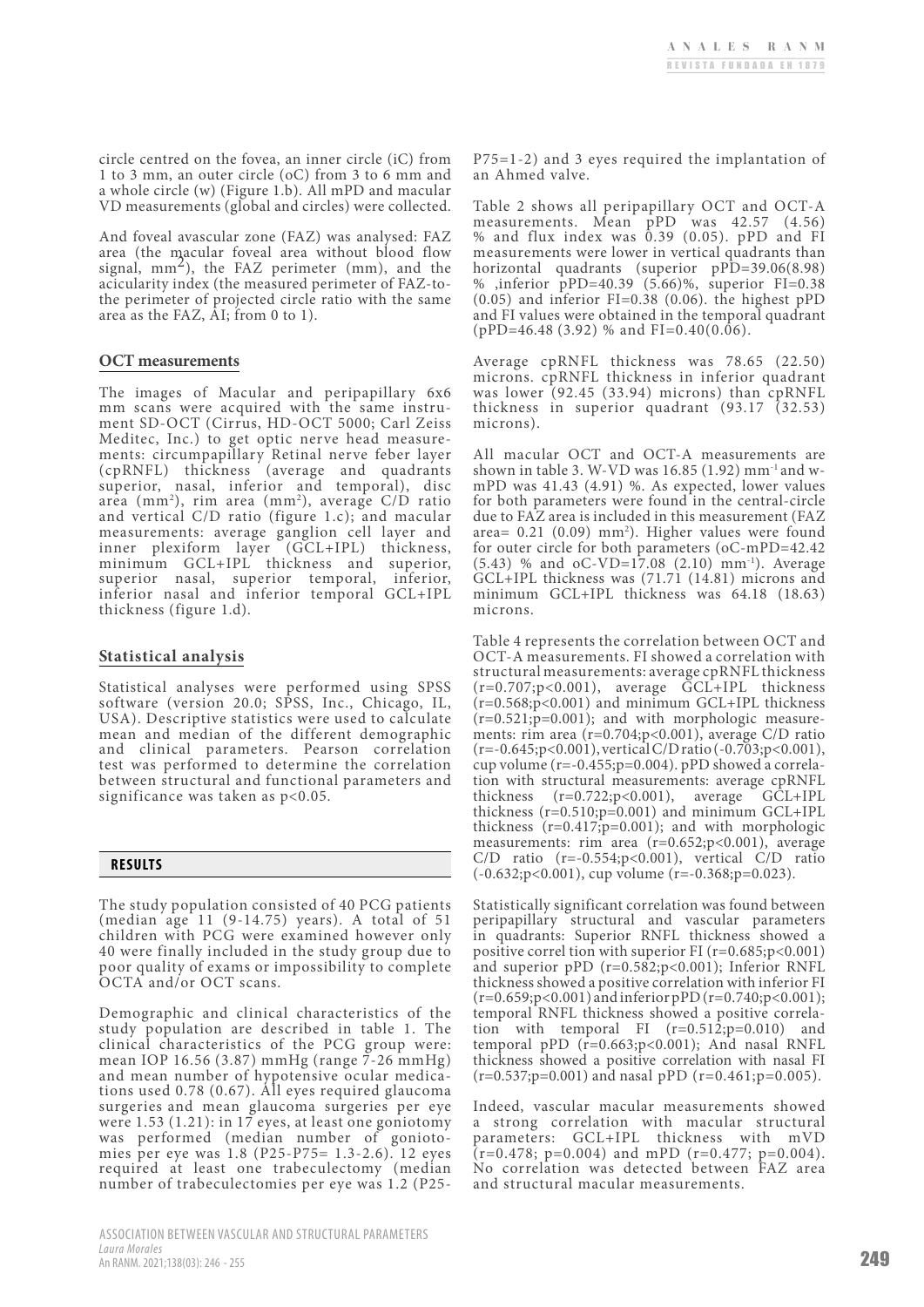| Table 1. Demographic and ocular characteristics of the patients diagnosed with primary congenital glaucoma (PCG) included in the study. |                                       |                           |  |  |  |
|-----------------------------------------------------------------------------------------------------------------------------------------|---------------------------------------|---------------------------|--|--|--|
|                                                                                                                                         | $PCG$ (n=40)                          |                           |  |  |  |
|                                                                                                                                         | Mean $(SD)^1$<br>Median $(P25-P75)^2$ | (range: minimum- maximum) |  |  |  |
| Age (years)                                                                                                                             | 11 $(9-14.75)^2$                      | $4 - 24$                  |  |  |  |
| Female/male                                                                                                                             | 21/19                                 |                           |  |  |  |
| Right/left eyes                                                                                                                         | 21/19                                 |                           |  |  |  |
| $IOP$ (mmHg)                                                                                                                            | $16.56(3.87)^1$                       | $7 - 26$                  |  |  |  |
| BCVA (decimal Snellen scale)                                                                                                            | $0.65(0.32)^1$                        | $0.05 - 1.2$              |  |  |  |
| SE (Diopters)                                                                                                                           | $-1.75$ $(-5.50-0.87)^2$              | $-15 - 12$                |  |  |  |
| Cup to disk ratio                                                                                                                       | $0.55(0.30)^1$                        | $0.1 - 0.9$               |  |  |  |

*SD: standard deviation; BCVA; best corrected visual acuity; SE: spherical equivalent; IOP: intraocular pressure.*

| Table 2. Structural and vascular peripapillary measurements obtained by OCT-A and OCT. |                                |  |  |  |
|----------------------------------------------------------------------------------------|--------------------------------|--|--|--|
|                                                                                        | PCG $group(n=40)$<br>Mean (SD) |  |  |  |
| OCT-A measurements                                                                     |                                |  |  |  |
| Global data                                                                            |                                |  |  |  |
| pPD (pPD) (%)                                                                          | 42.57(4.56)                    |  |  |  |
| FI                                                                                     | 0.39(0.05)                     |  |  |  |
| Quadrant data                                                                          |                                |  |  |  |
| Superior pPD (%)                                                                       | 39.06 (8.98)                   |  |  |  |
| Superior-FI                                                                            | 0.38(0.05)                     |  |  |  |
| Temporal-pPD (%)                                                                       | 46.48 (3.92)                   |  |  |  |
| Temporal-FI                                                                            | 0.40(0.06)                     |  |  |  |
| Inferior-pPI (%)                                                                       | 40.39(5.66)                    |  |  |  |
| Inferior-FI                                                                            | 0.38(0.06)                     |  |  |  |
| Nasal-pPD (%)                                                                          | 42.54(3.59)                    |  |  |  |
| Nasal-FI                                                                               | 0.39(0.06)                     |  |  |  |
| <b>OCT</b> measurements                                                                |                                |  |  |  |
| Disc area (mm <sup>2</sup> )                                                           | 1.75(0.32)                     |  |  |  |
| Rim area (mm <sup>2</sup> )                                                            | 1.76(0.32)                     |  |  |  |
| Average C/D ratio                                                                      | 0.59(0.18)                     |  |  |  |
| Vertical C/D ratio                                                                     | 0.56(0.18)                     |  |  |  |
| cpRNFL thickness                                                                       | 78.65 (22.50)                  |  |  |  |
| Superior RNFL thickness                                                                | 93.17 (32.53)                  |  |  |  |
| Temporal RNFL thickness                                                                | 62.40 (19.41)                  |  |  |  |
| Inferior RNFL thickness                                                                | 92.45 (33.94)                  |  |  |  |
| Nasal RNFL thickness                                                                   | 66.75 (17.14)                  |  |  |  |

*OCT-A: ocular coherence tomography angiography; OCT: ocular coherence tomography; PCG: primary congenital glaucoma; pPD: peripapillary perfusion density; FI: flux index; C/D: cup to disc; RNFL: retinal nerve fiber layers; cpRNFL: circumpapillary RNFL.*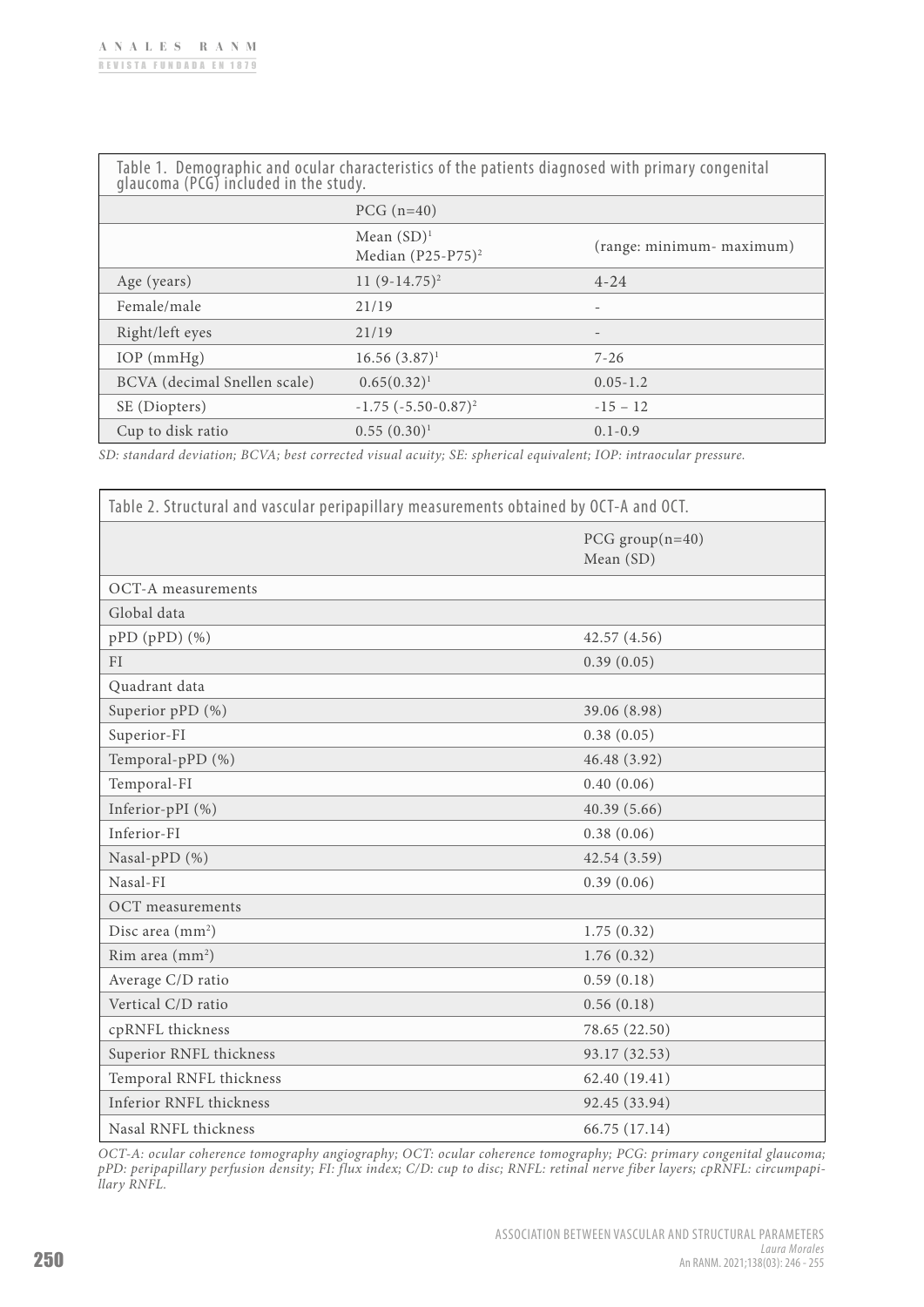| Table 3. Structural and vascular macular measurements obtained by OCT-A and OCT Cirrus. |                           |  |  |  |
|-----------------------------------------------------------------------------------------|---------------------------|--|--|--|
|                                                                                         | PCG $(n=40)$<br>Mean (SD) |  |  |  |
| OCT-A parameters                                                                        |                           |  |  |  |
| Vascular density (VD) (mm <sup>-1</sup> )                                               |                           |  |  |  |
| $cC$ - $VD$                                                                             | 9.01(3.21)                |  |  |  |
| iC-VD                                                                                   | 17.11(1.74)               |  |  |  |
| $oC-VD$                                                                                 | 17.08(2.10)               |  |  |  |
| $W - VD$                                                                                | 16.85(1.92)               |  |  |  |
| Macular Perfusion density (mPD) (%)                                                     |                           |  |  |  |
| $cC$ -mPD                                                                               | 19.94 (7.65)              |  |  |  |
| iC-mPD                                                                                  | 40.94(4.45)               |  |  |  |
| $oC$ -mPD                                                                               | 42.53(5.48)               |  |  |  |
| $w - mPD$                                                                               | 41.43 (4.91)              |  |  |  |
| Foveal avascular zone (FAZ)                                                             |                           |  |  |  |
| FAZ area (mm <sup>2</sup> )                                                             | 0.21(0.09)                |  |  |  |
| FAZ perimeter (mm)                                                                      | 1.91(0.52)                |  |  |  |
| AI                                                                                      | 0.69(0.09)                |  |  |  |
| OCT parameters (microns)                                                                |                           |  |  |  |
| Average GCL+IPL thickness                                                               | 71.71 (14.81)             |  |  |  |
| Minimum GCL+IPL thickness                                                               | 64.18 (18.63)             |  |  |  |
| Superior GCL+IPL thickness                                                              | 71.73 (14.62)             |  |  |  |
| Superior-nasal GCL+IPL sector                                                           | 74.89 (16.31)             |  |  |  |
| Superior-temporal GCL+IPL sector                                                        | 70.44 (16.26)             |  |  |  |
| Inferior GCL+IPL sector                                                                 | 70.13 (15.64)             |  |  |  |
| Inferior-nasal GCL+IPL sector                                                           | 72.26 (15.15)             |  |  |  |
| Inferior-temporal GCL+IPL sector                                                        | 71.28 (16.25)             |  |  |  |

*OCT-A: ocular coherence tomography angiography; OCT: ocular coherence tomography; PCG: primary congenital glaucoma; GCL+IPL = ganglion cell layer+inner plexiform layer; cC: central circle; iC: inner circle; oC: outer circle; w: full macular value; mPD: macular perfusion density; VD: vascular density; FAZ: foveal avascular zone. AI: the acircularity index.*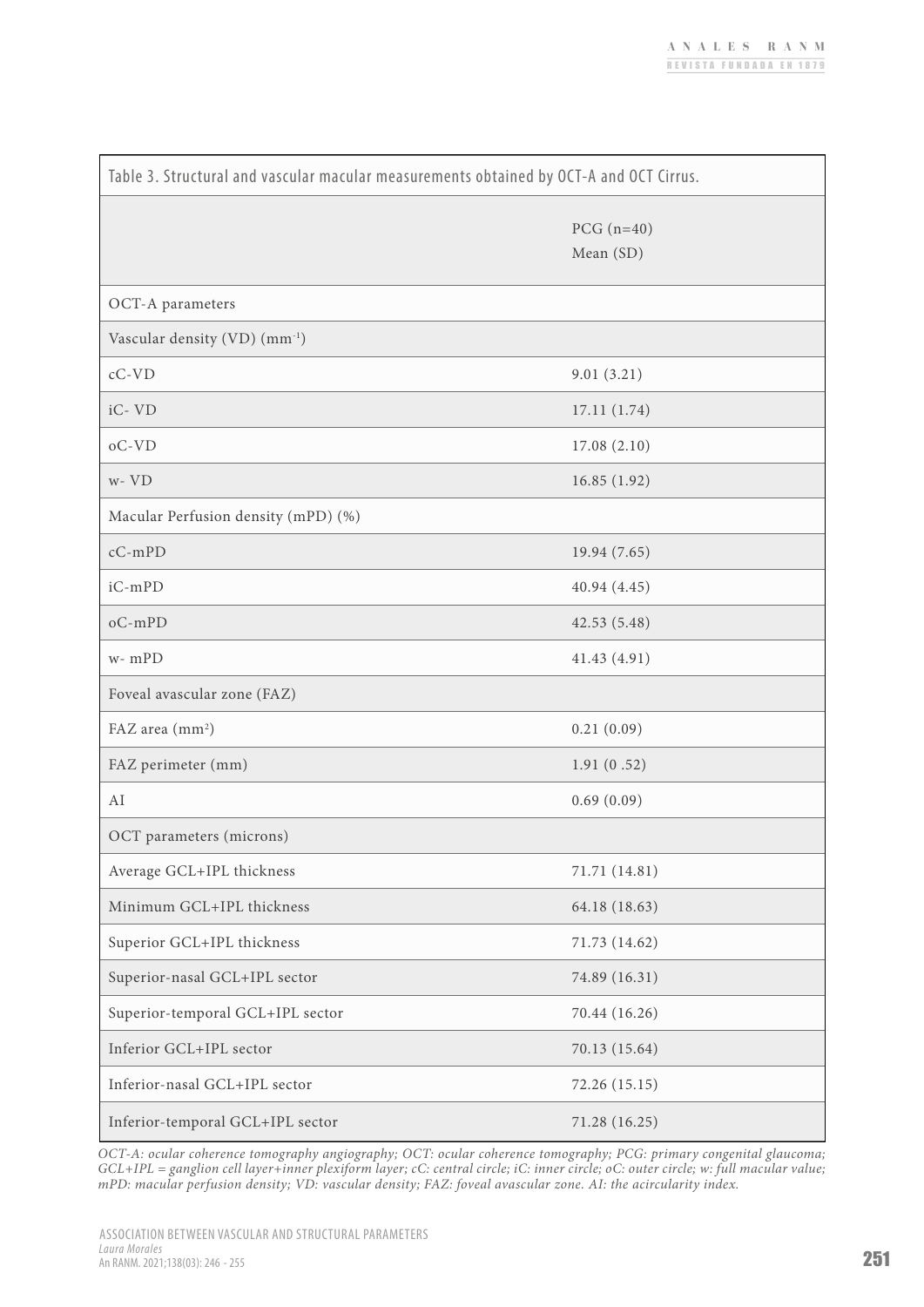| Table 4. Correlation of the main retinal OCT-A parameters with structural and functional tests in glaucomatous eyes. |                         |                          |                         |                         |                         |                       |                             |
|----------------------------------------------------------------------------------------------------------------------|-------------------------|--------------------------|-------------------------|-------------------------|-------------------------|-----------------------|-----------------------------|
|                                                                                                                      | Global FI               | Superior FI              | Inferior FI<br>quadrant | Nasal<br>FI quadrant    | Temporal<br>FI quadrant | Global pPD            | Inferior<br>pPD<br>quadrant |
| Disc area                                                                                                            | 0.140<br>$P=0.403$      | 0.119<br>$P = 0.477$     | 0.090<br>$P=0.597$      | 0.175<br>$P = 0.315$    | 0.018<br>$P=0.917$      | 0.180<br>$P=0.279$    | 0.090<br>$P=0.597$          |
| Rim area                                                                                                             | 0.704<br>P < 0.001      | 0.687<br>P < 0.001       | 0.706<br>P < 0.001      | 0.776<br>P < 0.001      | 0.537<br>$P=0.001$      | 0.652<br>P < 0.001    | 0.706<br>P < 0.001          |
| Average<br>$C/D$ ratio                                                                                               | $-0.645$<br>P < 0.001   | $-0.628$<br>P < 0.001    | $-0.663$<br>P < 0.001   | $-0.702$<br>P < 0.001   | $-0.501$<br>$P=0.002$   | $-0.554$<br>P < 0.001 | $-0.663$<br>P < 0.001       |
| Vertical<br>$C/D$ ratio                                                                                              | $-0.703$<br>P < 0.001   | $-0.688$<br>P < 0.001    | $-0.727$<br>P < 0.001   | $-0.748$<br>P < 0.001   | $-0.586$<br>P < 0.001   | $-0.632$<br>< 0.001   | $-0.727$<br>P < 0.001       |
| Average<br>cpRNFL                                                                                                    | 0.707<br>P < 0.001      | 0.706p<br>< 0.001        | 0.752<br>P < 0.001      | 0.694<br>P < 0.001      | 0.694<br>P < 0.001      | 0.722<br>p < 0.001    | 0.752<br>P < 0.001          |
| Cup<br>volume                                                                                                        | $-0.455$<br>$P = 0.004$ | $-0.449$<br>$P=0.005$    | $-0.497$<br>$P=0.002$   | $-0.525$<br>$P = 0.001$ | $-0.373$<br>$P=0.025$   | $-0.368$<br>$P=0.023$ | $-0.531$<br>$P=0.001$       |
| Superior<br>RNFL<br>thickness                                                                                        | 0.686<br>P < 0.001      | 0.685<br>P < 0.001       | 0.660<br>P < 0.001      | 0.681<br>P < 0.001      | 0.681<br>P < 0.001      | 0.703<br>< 0.001      | 0.679<br>P < 0.001          |
| Inferior<br><b>RNFL</b><br>thickness                                                                                 | 0.669p<br>< 0.001       | 0.665<br>P < 0.001       | 0.659<br>P < 0.001      | 0.667<br>P < 0.001      | 0.645<br>P < 0.001      | 0.664<br>< 0.001      | 0.740<br>P < 0.001          |
| Nasal<br><b>RNFL</b><br>thickness                                                                                    | 0.542<br>P < 0.001      | 0.542<br>P < 0.001       | 0.577<br>P < 0.001      | 0.537<br>$P = 0.001$    | 0.498<br>$P=0.002$      | 0.498<br>$P=0.001$    | 0.571<br>P < 0.001          |
| Temporal<br><b>RNFL</b><br>thickness                                                                                 | 0.477<br>$P=0.002$      | 0.485<br>$P=0.002$       | 0.471<br>$P = 003$      | 0.432<br>$P=0.010$      | 0.512<br>$P=0.001$      | 0.561<br>p < 0.001    | 0.527<br>$P=0.001$          |
| Average<br>GCL+IPL<br>thickness                                                                                      | 0.568<br>P < 0.001      | $r=0.593$<br>P < 0.001   | 0.535<br>$P=0.001$      | 0.574<br>P < 0.001      | 0.509<br>$P=0.002$      | 0.510<br>$P=0.001$    | 0.579<br>P < 0.001          |
| Minimun<br>GCL+IPL<br>thickness                                                                                      | 0.521<br>$P=0.001$      | $r = 0.532$<br>$P=0.001$ | 0.485<br>$P=0.003$      | 0.533<br>$P=0.001$      | 0.462<br>$P=0.005$      | 0.417<br>$P = 0.011$  | 0.507<br>$P = 0.002$        |

*OCT-A: ocular coherence tomography angiography; OCT: ocular coherence tomography; PCG: primary congenital glaucoma; GCL+IPL = ganglion cell layer+inner plexiform layer; cC: central circle; iC: inner circle; oC: outer circle; w: full macular value; mPD: macular perfusion density; VD: vascular density; FAZ: foveal avascular zone. AI: the acircularity index.*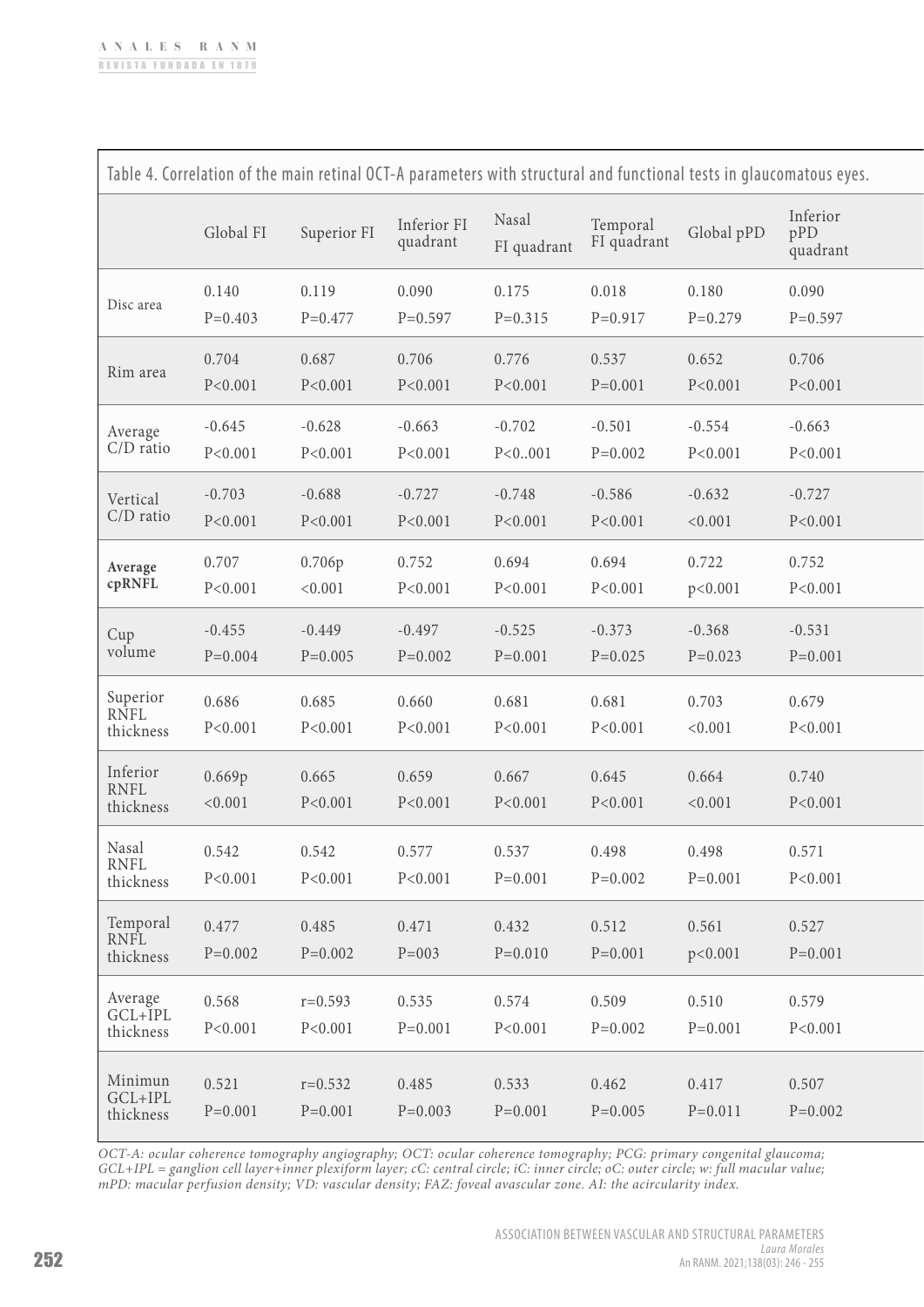٦

| Superior pPD<br>quadrant | Nasal pPD<br>quadrant | Temporal<br>pPD<br>quadrant | w-mVD              | $w$ -mPD             | FAZ area           | FAZ<br>perimeter   | AI                 |
|--------------------------|-----------------------|-----------------------------|--------------------|----------------------|--------------------|--------------------|--------------------|
| 0.231                    | 0.080                 | 0.118                       | 0.166              | 0.190                | $-0.024$           | $-0.031$           | 0.241              |
| $P = 0.164$              | $P=0.648$             | $P=0.495$                   | $P = 349$          | $P = 0.281$          | $P=0.891$          | $P=0.860$          | $P=0.170$          |
| 0.572                    | 0.692                 | 0.497                       | 0.394              | 0.377                | $-0.096$           | $-0.023$           | 0.241              |
| P < 0.001                | P < 0.001             | $P=0.002$                   | $P = 0.021$        | $P = 0.028$          | $P=0.593$          | $P=0.895$          | $P=0.170$          |
| $-0.480$                 | $-0.678$              | $-0.384$                    | $-0.288$           | $-0.252$             | 0.088              | $-0.012$           | $-0.134$           |
| $P = 0.002$              | P < 0.001             | $p=0.021$                   | $P=0.099$          | $P=0.151$            | $P=0.619$          | $P=0.944$          | $P=0.451$          |
| $-0.5$                   | $-0.714$              | $-0.471$                    | $-0.338$           | $-0.295$             | 0.135              | 0.050              | $-0.090$           |
| $P=0.00103$              | P < 0.001             | $P = 0.004$                 | P0.050             | $P=0.091$            | $P=0.446$          | $P = 0.781$        | $P=0.614$          |
| 0.623                    | 0.535                 | 0.731                       | 0.511              | 0.482                | 0.027              | 0.103              | 0.139              |
| P < 0.001                | $P = 0.001$           | P < 0.001                   | $P = 0.002$        | $P = 0.004$          | $P=0.881$          | $P=0.564$          | $P=0.435$          |
| $-0.405$                 | $-0.471$              | $-0.251$                    | $-0.337$           | $-0.297$             | 0.001              | $-0.080$           | $-0.230$           |
| $P=0.012$                | 0.004                 | $P=0.139$                   | $P = 0.051$        | $P = 0.088$          | $P=0.994$          | $P = 0.654$        | $P=0.190$          |
| 0.582                    | 0.489                 | 0.735                       | 0.410              | 0.389                | $-0.008$           | 0.042              | 0.063              |
| P < 0.001                | $P=0.003$             | P < 0.001                   | $P=0.016$          | $P=0.023$            | $P=0.966$          | $P=0.816$          | $P=0.723$          |
| 0.564                    | 0.544                 | 0.631                       | 0.537              | 0.508                | 0.044              | 0.101              | 0.217              |
| P < 0.001                | $P=0.001$             | P < 0.001                   | $P = 0.001$        | $P = 0.002$          | $P = 0.804$        | $P=0.569$          | $P=0.218$          |
| 0.423                    | 0.461                 | 0.442                       | 0.360              | 0.342                | $-0.179$           | $-0.084$           | 0.037              |
|                          | $P=0.008$ $P=0.005$   | $P=0.007$                   | $P=0.037$          | $P=0.048$            | $P=0.311$          | $P=0.635$          | $P=0.837$          |
|                          |                       |                             |                    |                      |                    |                    |                    |
| 0.545<br>P < 0.001       | 0.284<br>$P=0.098$    | 0.663<br>P < 0.001          | 0.435<br>$P=0.010$ | 0.406<br>$P = 0.017$ | 0.226<br>$P=0.199$ | 0.308<br>$P=0.076$ | 0.117<br>$P=0.508$ |
|                          |                       |                             |                    |                      |                    |                    |                    |
|                          | 0.416 0.517           | 0.500                       | 0.478              | 0.477                | 0.143              | 0.054              | 0.390              |
|                          | $P=0.012$ $P=0.002$   | $P=0.002$                   | $P=0.004$          | $P = 0.004$          | $P=0.419$          | $P=0.762$          | $P=0.023$          |
| 0.339                    | 0.470                 | 0.351                       | 0.559              | 0.548                | 0.079              | $-0.004$           | 0.342              |
|                          | $P=0.043$ $P=0.005$   | $P=0.038$                   | $P=0.001$          | $P=0.001$            | $P=0.657$          | $P = 980$          | $P=0.048$          |
|                          |                       |                             |                    |                      |                    |                    |                    |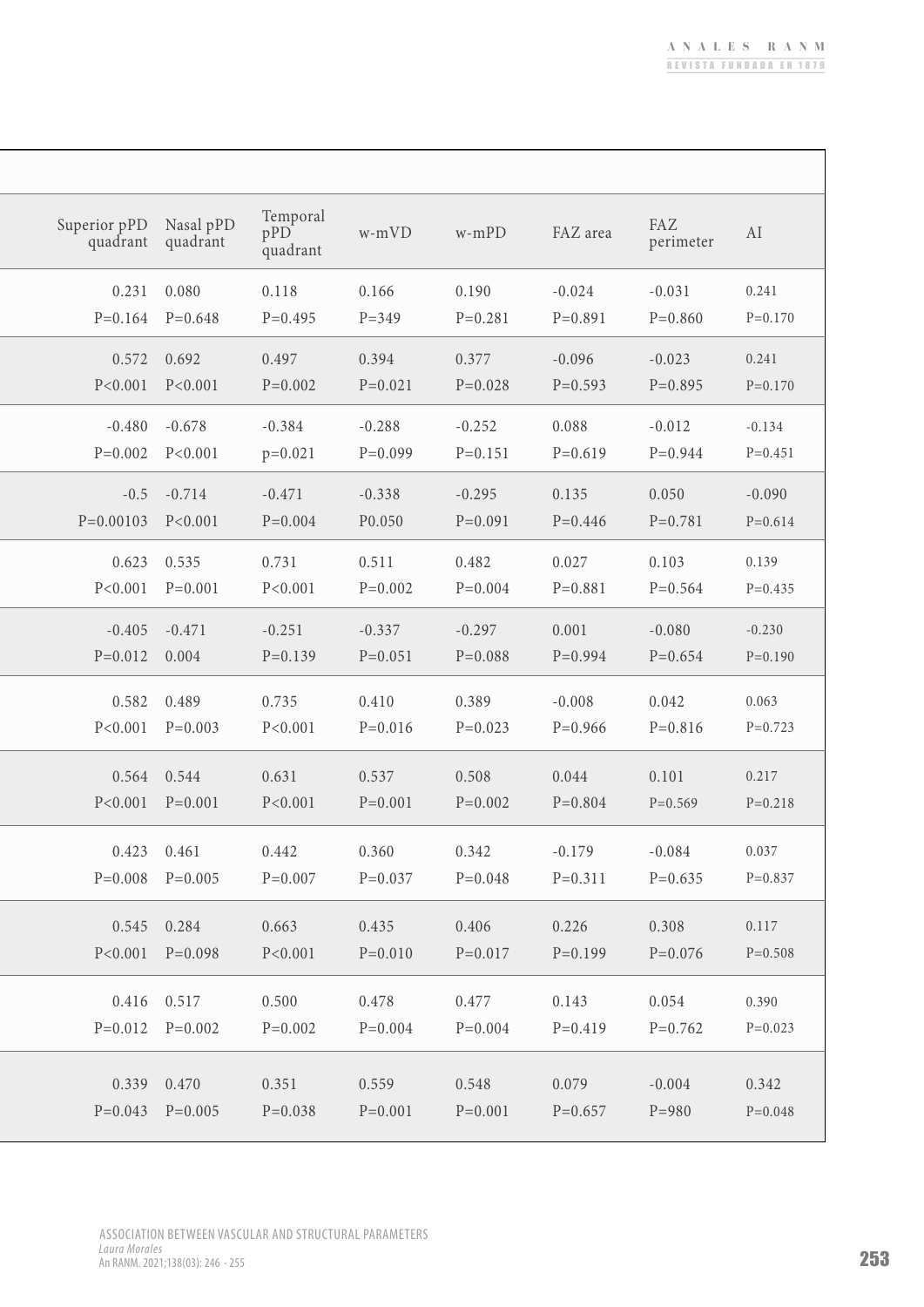### **DISCUSION**

Multiple studies have confirmed the reductions in microvasculature in peripapillary, macular and whole image scans using OCTA in adult glaucoma and the association between severity of glaucoma and vascular damage has been reported (10,11). Changes in peripapillary and macular vascular parameters<br>were reported to have a strongly positive correlation with structural parameters (GCC thickness and RNFL thickness) and a negative correlation with the severity of glaucoma, which mean the more severe the glaucoma was, the lower vascular parameters were (12).

In this study, all peripapillary and macular vascular parameters in the superficial plexus were measured in patients with PCG using Angioplex<sup>TM</sup>. Recently, Garcia-Perez et al (6) described normal values for all vascular parameters using Angioplex<sup>TM</sup>, and in comparison, our results show a reduction of all vascular parameters (peripapillary and macular measurements) affecting to all quadrants, in PCG patients. And remarkably, a higher reduction of peripapillary vascular measurements (FI and pPD) was observed in vertical quadrants. These results support the idea of previous studies in children with PCG, suggesting that glaucoma damage in PCG children could differ from that produced in adults, typically with a global loss of ganglion cell complex thickness and circumpapillary RNFL thickness that was particularly marked in the superior and inferior quadrants (7,13).

As in POAG, our results showed a strongly positive correlation between structural and vascular parameters, FI and pPD with cpRNFL thickness in PCG. Indeed, stronger correlation between peripapillary vascular measurements (FI and pPD) and cpRNFL thicknesses was found in superior and inferior quadrants. This finding is consistent with previous studies, showing that these sectors are the most vulnerable sectors to glaucomatous damage (14). And in concordance, also other criteria of severity of PCG such as average C/D ratio, vertical C/D ratio or cup volume, showed negative correlation with vascular measurements (15).

The relationship between vascular and structural parameters has been reported in other studies in adult glaucoma patients. Yarmohamadi et al. (16) reported that the quadratic model provides a better fit for the relationship between vessel density, RNFL thickness and MD than the linear model. And a different behaviour was described in the relationship between structure and vascularization through the stages of severity of glaucoma. Song et al.  $(17)$ showed that the relationship is more linear in the early stage of glaucoma. Indeed, in advanced glaucoma (>20db) the decrease in pfVD is almost linear (18).

This suggest that OCTA measurements may offer some advantages for detecting damage of glaucoma, first, in early glaucoma. OCTA measurements may have a potential role in monitoring visual function

in eyes with onset glaucoma especially for those who cannot perform a good quality visual field. Supporting this conclusion, Akil et al. (19) reported that the pVD could differentiate early glaucoma from pre-perimetric glaucoma and normal eyes. And, peripapillary VD showed higher diagnostic capacity for detecting functional damage in early glaucoma, even more than cpRNFL thickness (20,21). cpRNFL thickness reaches its baseline level or floor effect before peripapillary vascular parameters (5,21). So, in advanced glaucoma vascularization function allow a better monitoring of the visual function than cpRNFL or GCC thickness (21).

Despite this, the relationship between functional and vascular parameters remain unclear in PCG. In cantly correlated with the corresponding Visual field in glaucomatous eyes, and Kwon JM et al. (20) (reported a significantly correlation between pVD and visual field loss in central field, suggesting that glaucomatous eyes with central field affectation tended to have vulnerable vasculature. New lines of tion between visual field loss and vascular changes in PCG.

The main limitation of our study was, first, the number of cases. PCG is a rare disease and in several cases, it is associated with an opacity of the ocular media, poor fixation or poor vision so those cases are excluded. Indeed, those young patients presents lack of cooperation so very early paediatric ages cannot be considered to be included. As a consequence, a selection bias towards eyes with less severe glaucoma exists. Second, due to the cross-sectional design of the study, to evaluate the impact of other interfering factors such as ocular hypotensive eye drops on vascular measurements is not possible. In this line, longitudinal studies investigating the temporal sequence of OCTA changes would be interesting to address whether those changes are cause or consequence of ONH damage in glaucoma. Third, the possible effect of AL on OCTA measurements was not considered. AL could artefact our results because the magnification effect has been demonstrated for OCT thickness measurements, however some authors reported no correlation between vascular parameters and AL (22).

To conclude, these results highlight the association between the severity of glaucoma and vascular damage in congenital glaucoma. In the clinical practice, OCTA could offer the opportunity to measure vascular parameters and could be a useful tool to determine quantifiable changes on vascular loss specially in early and severe cases of glaucoma.

### **BIBLIOGRAPHY**

1. J Jia Y, Morrison JC, Tokayer J, et al. Quantitative OCT angiography of optic nerve head blood flow. Biomed Opt Express. 2012 3(12):3127–3137.